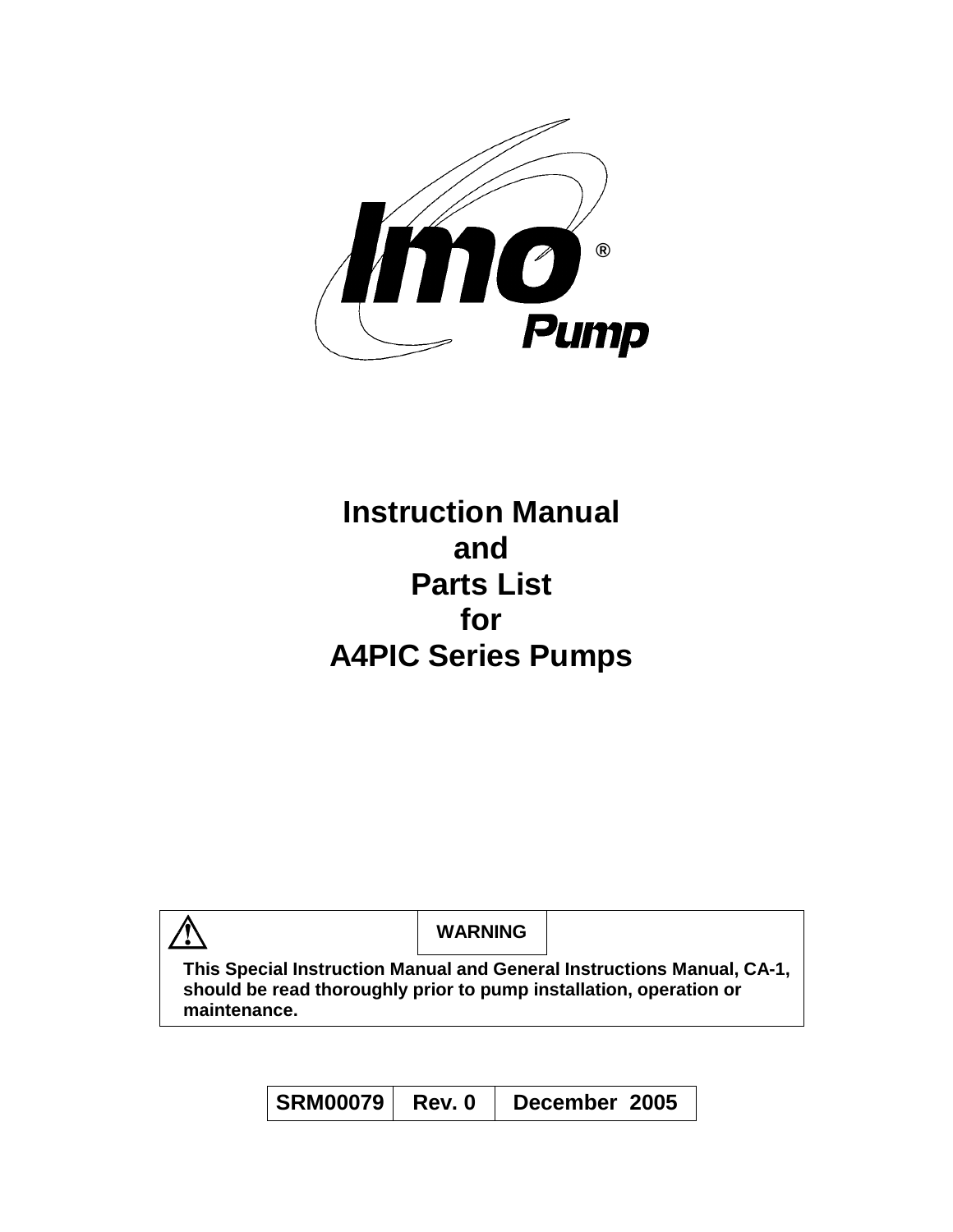# **READ THIS ENTIRE PAGE BEFORE PROCEEDING**

FOR THE SAFETY OF PERSONNEL AND TO PREVENT DAMAGE TO THE EQUIPMENT, THE FOLLOWING NOMENCLATURE HAS BEEN USED IN THIS MANUAL:



**ATTENTION** 

# **CONTENTS**

# *ATTENTION*

*If operation of this pump is critical to your business, we strongly recommend you keep a spare pump or major repair kit in stock at all times. As a minimum, a minor repair kit (o-rings, gaskets, shaft seal and bearings) should be kept in stock so pump refurbishment after internal inspection can be accomplished.*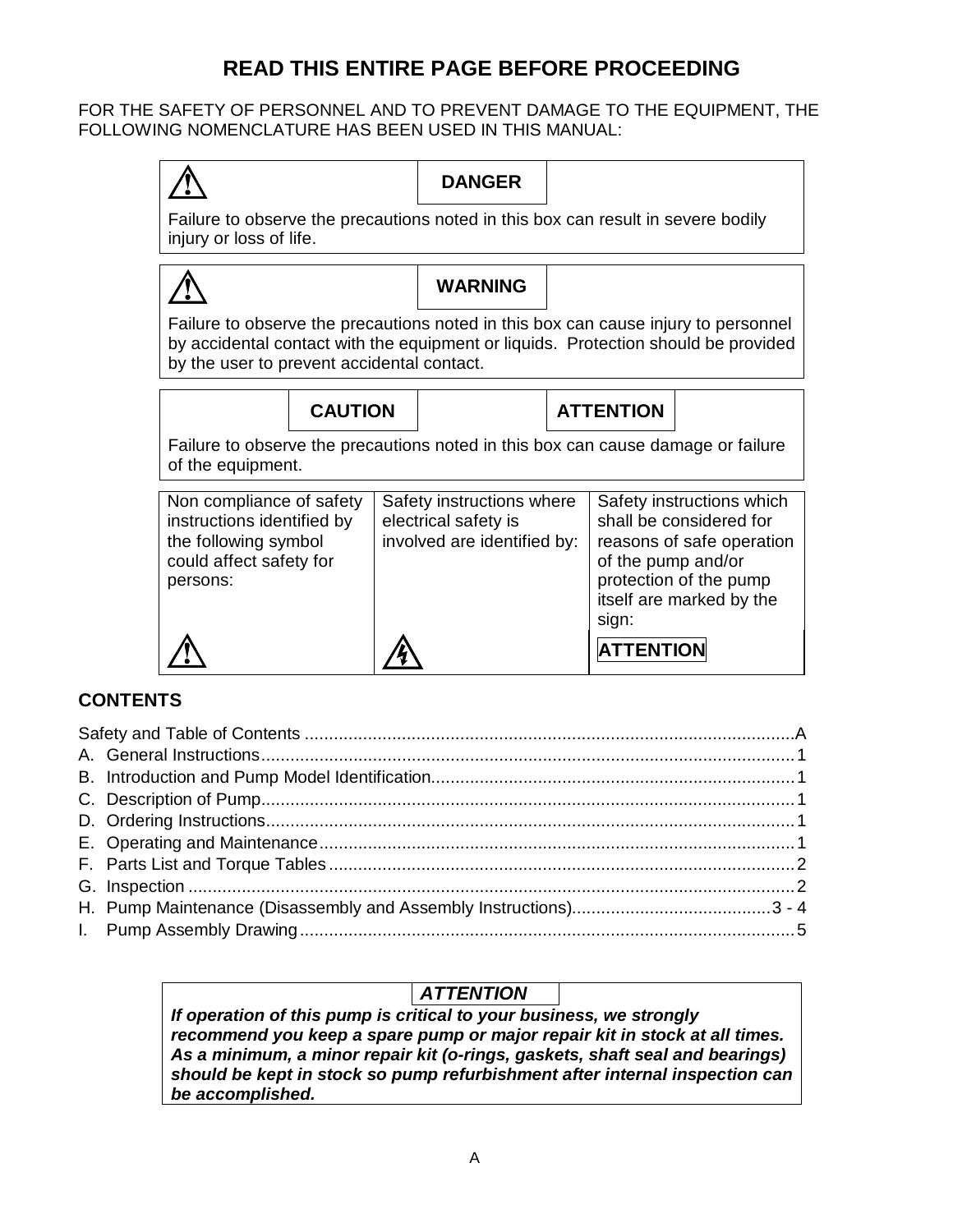## **A. GENERAL INSTRUCTIONS**

**The instructions found herein cover the disassembly, assembly and parts identification of A4PIC series pumps.** 

**NOTE: Individual contracts may have specific provisions that vary from this manual. For further detailed information and technical assistance to questions not answered by these manuals, please refer to Imo Pump, Technical/Customer Service Department, at (704) 289-6511.**

This manual cannot possibly cover every situation connected with the installation, operation, inspection, and maintenance of the equipment supplied. Every effort was made to prepare the text of the manual so that engineering and design data is transformed into the most easily understood wording. Imo Pump must assume the personnel assigned to operate and maintain the supplied equipment and apply this instruction manual have sufficient technical knowledge and experience to apply sound safety and operational practices which may not be otherwise covered by this manual.

# <u>/I\</u>

## **WARNING**

If installation, operation and maintenance instructions are not correctly and strictly followed and observed, injury to personnel or serious damage to pump could result. Imo Pump cannot accept responsibility for unsatisfactory performance or damage resulting from failure to comply with instructions.

# **B. INTRODUCTION**

This instruction manual covers series A4PIC Imo pumps. This series of pumps has been designed for use in hydraulic elevator submerged applications. The model, construction and material of each pump is identified on the pump nameplate. Definitions of model designators are identified in Figure 1.



**Figure 1 – Definition of Model Designators** 

# **C. DESCRIPTION OF PUMP**

The 4PIC series pumps are positive displacement, rotary screw pumps consisting of a precision bored housing that encloses a driven screw (power rotor) and two intermeshing following screws (idler rotors). These screws when rotating form a succession of closures or cavities. As they rotate, the fluid is moved axially from the inlet to the outlet port in a continuous, uniform flow with minimum fluid pulsation and pump noise.

# **D. ORDERING INSTRUCTIONS**

To order a replacement pump, contact Imo service representative with the pump model number, serial number and manufactured date. This information can be found on the pump's nameplate.

# **E. OPERATION**

# **E.1 LIQUID LIMITATIONS**

Never operate with thin liquids such as solvents or water. The pump is designed for liquids having the general characteristics of oil.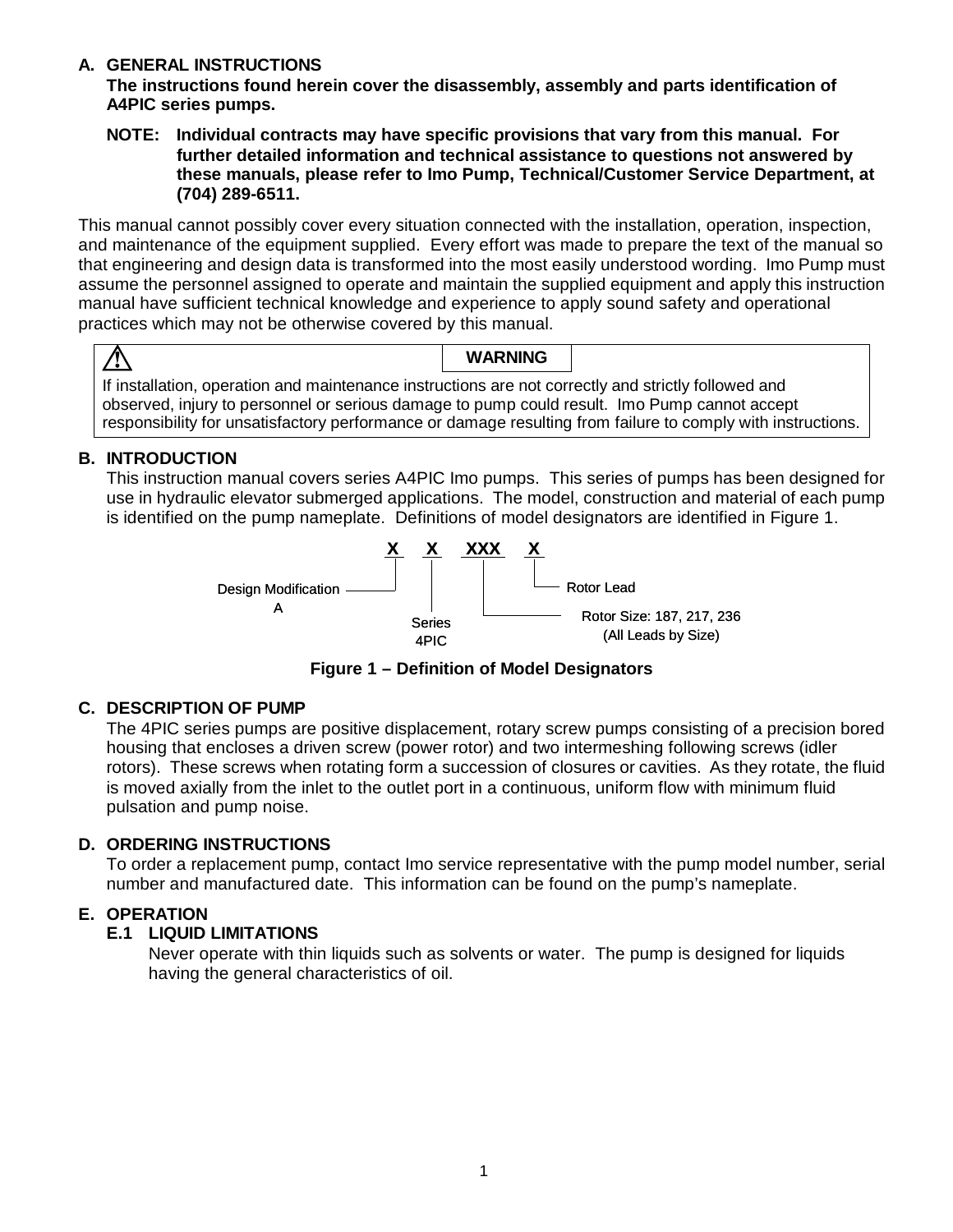#### **E.2 OPERATING LIMITATIONS**

| <b>CAUTION</b> | <b>ATTENTION</b> |  |
|----------------|------------------|--|
|                |                  |  |

Operating conditions, such as speed, fluid viscosity, temperature inlet pressure, discharge pressure, filtration, duty cycle, drive type, mounting, etc., are interrelated. Due to these variable conditions, the specific application limits may be different from that of the operational limitations. This equipment must not be operated without verifying the system's operating requirements are within the pump's capabilities.

#### **Under no circumstances are the operating limits (specified in Table 1 below) to be exceeded without specific approval from Imo Pump.**

#### **Table 1 – Pump Operating and Structural Limits**

|              | <b>MAXIMUM SPEED3600 RPM</b>                                                                                                                                                                    |
|--------------|-------------------------------------------------------------------------------------------------------------------------------------------------------------------------------------------------|
| <b>NOTE:</b> | Consult factory for allowable operating viscosity at specific speeds and pressures.<br>DO NOT alter design viscosity without prior consultation with Imo Pump                                   |
|              | <b>TEMPERATURE</b> 0° to 180° F (-18° to 82° C) Maximum<br><b>INLET PRESSURES</b> 4PIC Pump types must be submerged to a depth of at least 6 in. (15.24<br>cm) from top of pump to top of fluid |
|              | DISCHARGE PRESSURE* See Elevator Pump Data Book                                                                                                                                                 |
|              |                                                                                                                                                                                                 |
|              |                                                                                                                                                                                                 |
|              |                                                                                                                                                                                                 |

#### **F. PARTS LIST AND TORQUE TABLES**

| <b>IDP</b> | <b>QTY</b> | <b>DESCRIPTION</b>    | <b>IDP</b> | <b>QTY</b> | <b>DESCRIPTION</b>                  |
|------------|------------|-----------------------|------------|------------|-------------------------------------|
|            |            | Power Rotor           | 10         | 2          | SCHS DIN 912 M10 x 1.5 x 35 mm NYLO |
| 2          |            | Key                   | 11         | 2          | Idler Rotor(s)                      |
| 3          |            | <b>Retaining Ring</b> | 12         |            | <b>Supporting Washer</b>            |
| -4         |            | Circlip               | 15         |            | <b>Strainer</b>                     |
| 5          |            | <b>Bearing</b>        | 17         | 4          | Hex Bolt(s)                         |
| 6          |            | <b>Inboard Cover</b>  | 20         |            | Adapter                             |
| 8          |            | Rotor Housing         | 21         | 2          | #4 Drive Screw                      |
| 9          | 4          | Lockwasher(s)         | 22         | 2          | Nameplate                           |
|            |            |                       |            |            |                                     |

#### **Table 2 – Pump Parts List**

|    |   | idler Rotor(S)           |
|----|---|--------------------------|
| 12 |   | <b>Supporting Washer</b> |
| 15 |   | <b>Strainer</b>          |
| 17 |   | Hex Bolt(s)              |
| 20 |   | Adapter                  |
| 21 | າ | #4 Drive Screw           |
| 22 |   | Nameplate                |
|    |   |                          |

#### **Table 3 – Fastener Descriptions and Torque Tightening Values**

| <b>PUMP</b>    | <b>IDP</b> | <b>DESCRIPTION</b> | <b>TORQUE (English)</b>                                  | <b>TORQUE (Metric)</b> |
|----------------|------------|--------------------|----------------------------------------------------------|------------------------|
| <b>PIC 187</b> | 10         | Cap Screw          | $35 \pm 2$ Ft. Lb.                                       | $47 \pm 3$ Nm          |
|                | 17         | Hex Bolt           | $100 \pm 5$ lb. in.                                      | $12 \pm 3$ Nm          |
|                | 20         | Adapter            | $75 \pm 7$ Ft. lb.                                       | $101 \pm 3$ Nm         |
| <b>PIC 217</b> | 10         | Hex Bolt           | $35 \pm 2$ Ft. Lb.                                       | $47 \pm 3$ Nm          |
|                | 17         | Hex Bolt           | $100 \pm 5$ lb. in.                                      | $12 \pm 3$ Nm          |
|                | 20         | Adapter            | $95 \pm 9$ Ft. lb.                                       | $129 \pm 3$ Nm         |
| <b>PIC 236</b> | 10         | Hex Bolt           | $35 \pm 2$ Ft. Lb.                                       | $47 \pm 3$ Nm          |
|                | 17         | Hex Bolt           | $\frac{100 \pm 5 \text{ lb. in}}{100 \pm 5 \text{ lb.}}$ | $12 \pm 3$ Nm          |
|                | 20         | Adapter            | $95 \pm 9$ Ft. Lb.                                       | $129 \pm 3$ Nm         |

#### **G. INSPECTION**

The interval for inspection and replacement of worn parts varies with the properties of the pumped liquid and can only be determined by experience. All parts of the 3SIC and 4SIC series pumps are lubricated by the pumped fluids. Pumping liquid which contains abrasive materials or liquid that is corrosive, will significantly reduce service life and call for shorter service intervals. A worn pump will be noticeable by excessive vibration, noise, reduction in flow or reduction in pressure.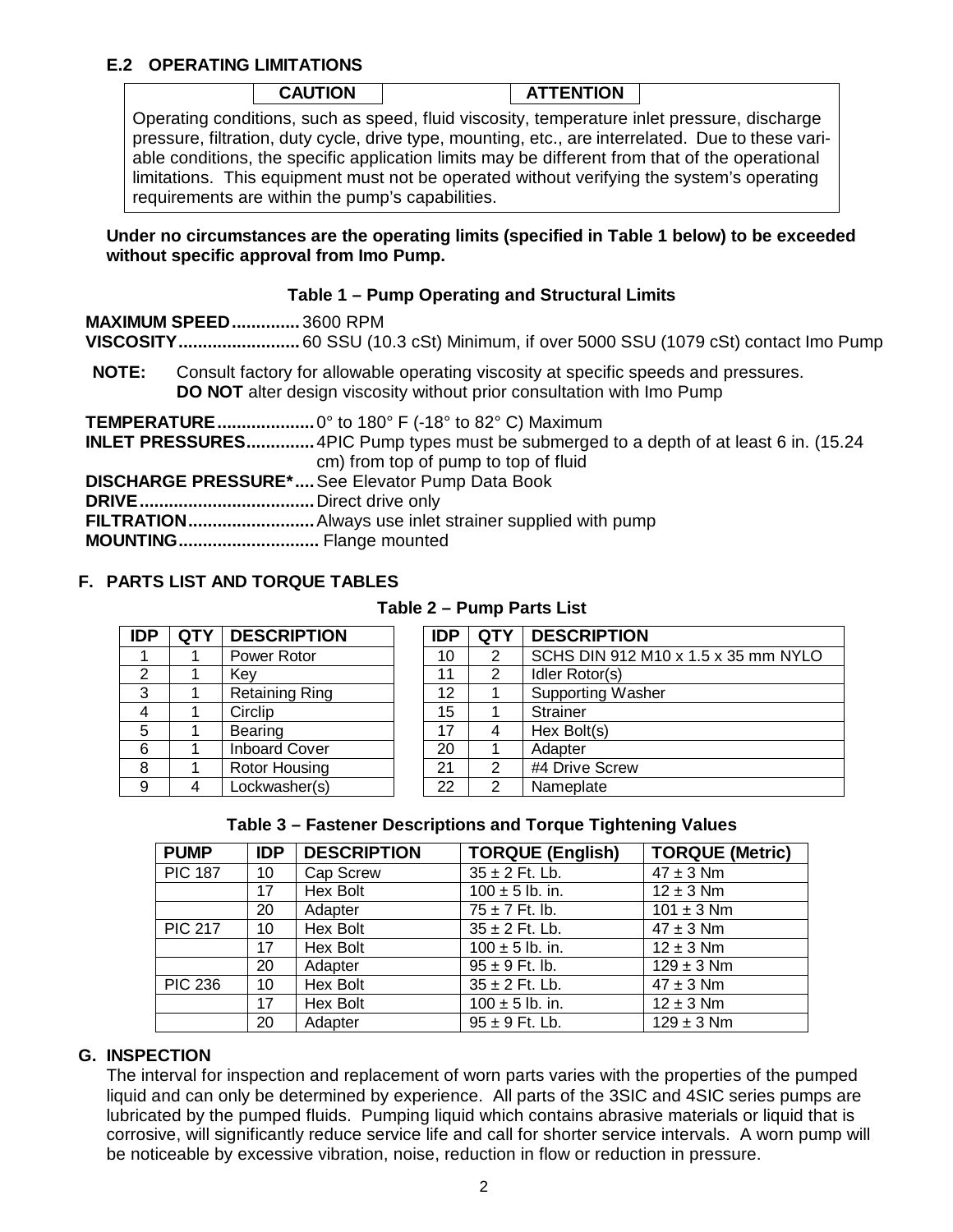# **H. PUMP MAINTENANCE**

 $\bigwedge$ 

**WARNING**

Failure to observe precautions while installing, inspecting, and maintaining the pump can cause injury to personnel from accidental handling, e.g.: Liquids that may harm skin or clothing, fire hazard risks from flammable liquids, or injury from high pressure fluid jets.

 $\bigwedge$ **DANGER BEFORE** working on equipment, be sure all power to the equipment is disconnected and lockedout.

## **H.1 GENERAL COMMENTS**

- Part number identifiers (IDPs) contained within parenthesis such as (8) refer to the circled numbers shown on Assembly Drawings, Figures 2 and 3.
- Close all pump line valves.

#### **H.2 TOOLS REQUIRED**

The procedures described in this manual require common mechanics hand tools, a torque wrench and a suitable lifting device (such as) slings, straps, etc.

#### **H.3 PUMP DISASSEMBLY**

|              | <b>CAUTION</b><br><b>ATTENTION</b><br>Fluid leakage from disassembly of pump may make the floor slippery<br>and cause personal injury.                                                                                                                                                                                                                                                                                                                                                     |  |  |  |  |  |
|--------------|--------------------------------------------------------------------------------------------------------------------------------------------------------------------------------------------------------------------------------------------------------------------------------------------------------------------------------------------------------------------------------------------------------------------------------------------------------------------------------------------|--|--|--|--|--|
|              | <b>NOTE:</b><br>The 4PIC pumps incorporate highly finished precision parts that must be handled<br>carefully to avoid damage to critical machined surfaces. The parts removed should be<br>tagged for identification and their exact positions in the pump carefully noted so that<br>new parts, or the removed parts, are properly replaced.                                                                                                                                              |  |  |  |  |  |
|              | STEP 1. Remove Pump from Driver.<br>Remove bolts (17) and washers (9).<br>Slide pump out and away from driver. Place pump on workbench.<br>If replacing bearing, remove key (2) from power rotor (1) shaft keyway.                                                                                                                                                                                                                                                                         |  |  |  |  |  |
|              | STEP 2. Remove Strainer (suction side).<br>Remove strainer retaining ring (3) and strainer (15)                                                                                                                                                                                                                                                                                                                                                                                            |  |  |  |  |  |
| Step 3.      | Remove Front cover and Rotor Set as a sub-assembly.<br>Use caution when removing front cover from the pump housing.<br>Pump should be placed on end (suction side down) on a solid flat surface when<br>performing this step.<br>During this step it is important to hold the idler rotors against the power rotor until the                                                                                                                                                               |  |  |  |  |  |
|              | entire sub-assembly can be placed on the work bench.<br>a) Remove cap screws (10).<br>b) Lift the front cover $(6)$ with power rotor $(1)$ , idler rotors $(11)$ , ball bearing $(5)$ ,<br>supporting washer (12) and circlip (4) from the housing. During removal, it is<br>necessary to hold the idler rotors (11) against the power rotor (1) until the sub-<br>assembly is placed on the work bench. At that time, the idler rotor (11) can be<br>disengaged from the power rotor (1). |  |  |  |  |  |
| <b>NOTE:</b> | The ball bearing (5) should be replaced if it is pressed off the power rotor.                                                                                                                                                                                                                                                                                                                                                                                                              |  |  |  |  |  |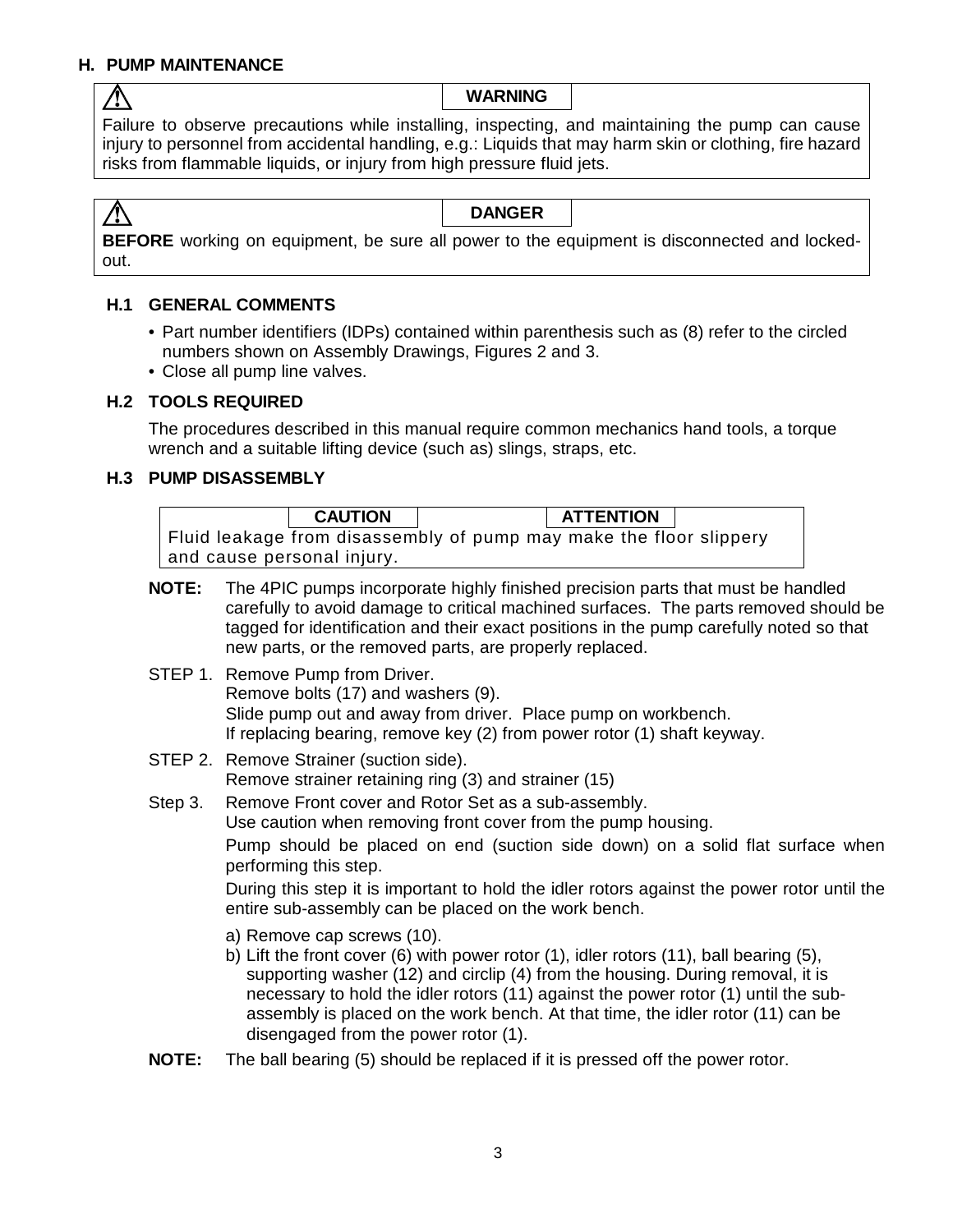- Step 4. Disassemble front cover, power rotor, bearing, circlip and support washer subassembly.
	- a) Remove circlip (4) from front cover (6).
	- b) Remove support washer (12) from the power rotor.
	- c) Slide front cover (6) down and off of the power rotor (1).
	- d) Remove ball bearing (5) from the power rotor.

#### **H.4 PUMP ASSEMBLY**

**NOTE:** Prior to pump assembly, all parts should be cleaned and inspected for nicks, burrs or gouges.

When ready for assembly, wipe all parts, including bolts, with SAE 30 lubricating oil.

- **NOTE:** When performing Step 1, press only on bearing inner race when installing bearing if bearing is being pressed on. If bearing is being heated for installation, heat to 180°F - 200°F, for installation.
- STEP 1. Install bearing onto power rotor. Press or shrink fit bearing (5) onto power rotor (1).
- STEP 2. Install front cover. Slide front cover (6) cover and up onto power rotor (1), until bearing (5) is seated in the bearing bore of cover (6).
- STEP 3. Install supporting washer. Install supporting washer (12) onto power rotor (1) against inner race of bearing (5).
- STEP 4. Install circlip. Install circlip (4) into groove at coupling side of circlip (4) on power rotor (1).
- **NOTE:** Use caution when removing front cover from the pump housing.

Pump should be placed on end (suction side down) on a solid flat surface when performing this step.

During this step it is important to hold the idler rotors against the power rotor until the entire sub-assembly is positioned with a minimum of the rotor set length into the housing. This is to ensure that the idler rotors won't disengage from the power rotor.

- STEP 5. Install front cover, power rotor, idle rotors, circlip and supporting washer sub-assembly into the housing.
	- a) Carefully mesh the idler rotors (11) in proper position axially onto the power rotor (1). While holding the idler rotors (11) in position against power rotor (1), carefully lift the rotor set, front cover sub-assembly and install into housing (8). When the rotor set is approximately 50% of its length into housing (8), you can release idler rotors (11) and continue installation until front cover (6) is firmly seated on the locating diameter of housing (8).

b) Install and torque cap screws (10) to required torque per Table 3, locking front cover and rotor set sub-assembly into position on housing (8).

- STEP 6. Install strainer. Lay pump on its side. Install strainer (15) into position in housing (8). Install retaining ring (3) into position in housing (8). STEP 7. Install adapter.
- If adapter (20) was removed, screw into place on housing (8) and torque to required value per Table 3.
	- Pump should rotate free and smooth 360° of rotation.
- STEP 8. Install pump into system. Pump may now be installed into the system, install lock washers (4) and bolts (17). Torque bolts (17) in accordance with Table 3.

The pump may now be operated in the normal manner.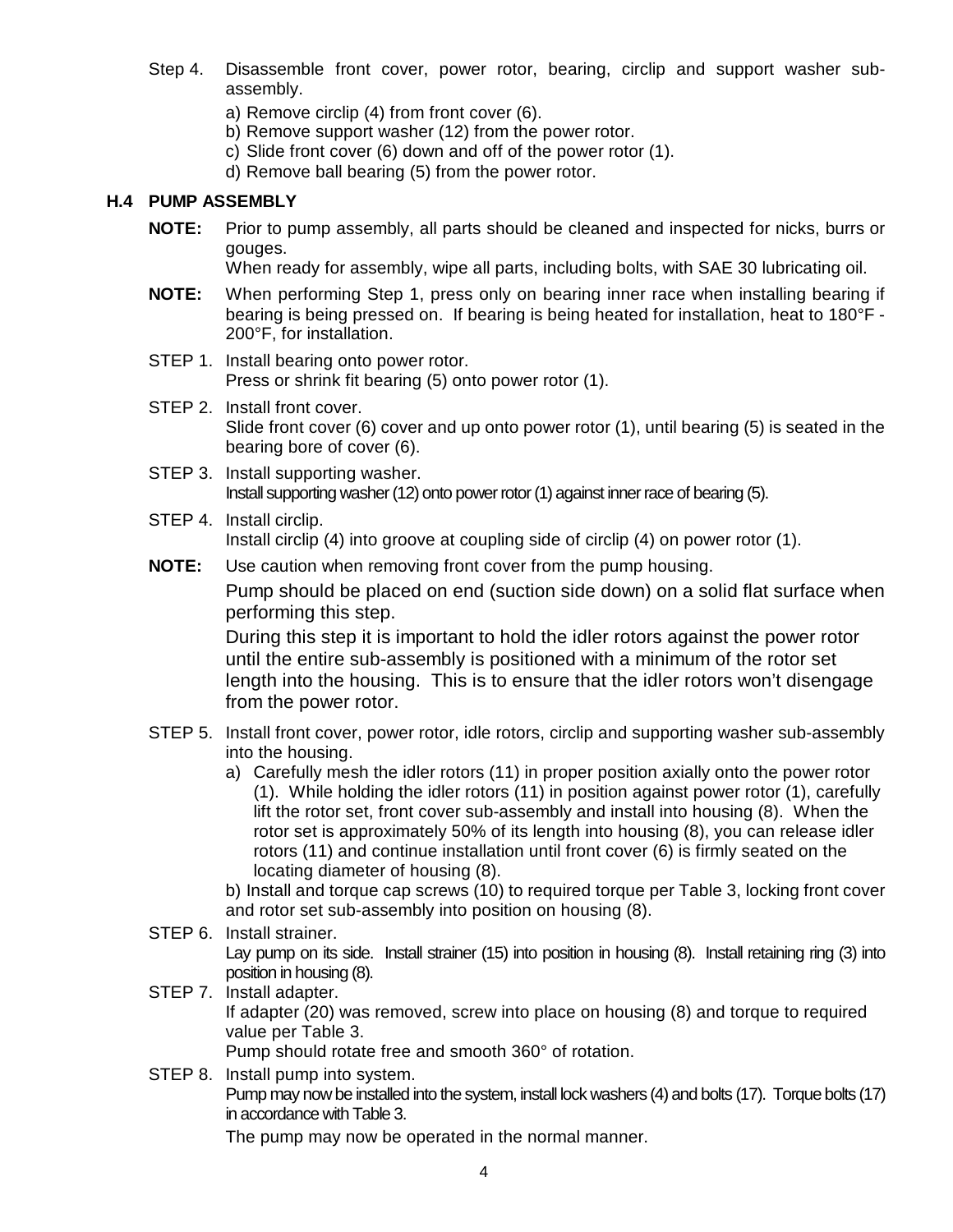# **I. PUMP ASSEMBLY DRAWING**



**Figure 3 – Assembly Drawing SF 6349** 

| <b>IDP</b>     | <b>DESCRIPTION</b>    | <b>IDP</b> | <b>DESCRIPTION</b> |
|----------------|-----------------------|------------|--------------------|
|                | Power Rotor           | 10         | SCHS DIN 912       |
| $\overline{2}$ | Key                   | 11         | Idler Rotor(s)     |
| 3              | <b>Retaining Ring</b> | 12         | Supporting Was     |
| 4              | Circlip               | 15         | Strainer           |
| 5              | Bearing               | 17         | Hex Bolt(s)        |
| 6              | <b>Inboard Cover</b>  | 20         | Adapter            |
| 8              | Rotor Housing         | 21         | #4 Drive Screw     |
| 9              | Lockwasher(s)         | 22         | Nameplate          |

| ЭP                        | <b>DESCRIPTION</b>    | <b>IDP</b> | <b>DESCRIPTION</b>                  |
|---------------------------|-----------------------|------------|-------------------------------------|
| 1                         | Power Rotor           | 10         | SCHS DIN 912 M10 x 1.5 x 35 mm NYLO |
| 2                         | Key                   | 11         | Idler Rotor(s)                      |
| $\overline{\overline{3}}$ | <b>Retaining Ring</b> | 12         | <b>Supporting Washer</b>            |
| 4                         | Circlip               | 15         | Strainer                            |
| 5                         | Bearing               | 17         | Hex Bolt(s)                         |
| 6                         | <b>Inboard Cover</b>  | 20         | Adapter                             |
| $\overline{8}$            | Rotor Housing         | 21         | #4 Drive Screw                      |
| 9                         | Lockwasher(s)         | 22         | Nameplate                           |